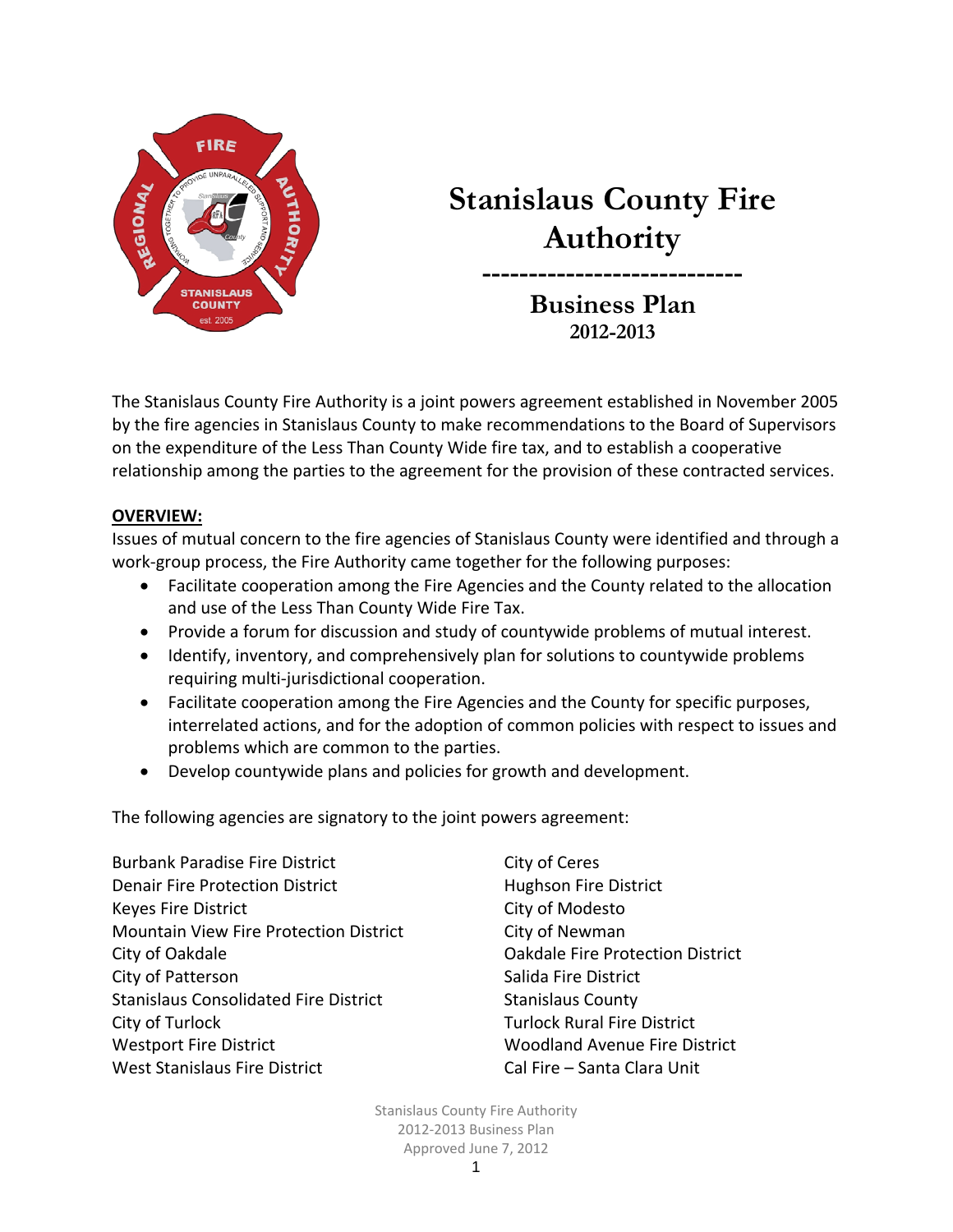The Stanislaus County Fire Authority Board is comprised of a representative from each fire agency listed above. Each individual agency adopted a resolution to approve the Joint Powers Agreement in order to participate. Each representative is entitled to one vote. As outlined in the Joint Powers Agreement, the Stanislaus County Fire Warden's Office is the administering agency. The Fire Authority may designate any representative of a member agency to serve as Chairman, Vice‐Chairman and Secretary.

A quorum of at least one half of the member agencies is required for the Fire Authority to take action. A two-thirds majority of those members present are required to approve all fiscal matters, including the use of the Less Than County‐Wide Fire Tax, but not including expenditures of less than \$500.

# **FIRE AUTHORITY GOALS:**

The following goals were adopted and reaffirmed by the Fire Authority membership:

- Ensure an open environment that provides respectful and professional responsiveness to our community and agency partners.
- Adopt integrated, collaborative, and multi‐disciplinary planning to ensure that our community and agency partners are served in an equitable, efficient and effective manner.
- Provide the highest quality of fire, life safety and all risk support services through collaborative community and agency partnerships in the areas of fire prevention, fire investigation, training, finance/administration, fire communications, and EMS within available funding.
- Improve the stability and sustainability of revenue sources to support and enhance the fire, life safety and all risk services on a countywide basis.

# **STRATEGIC PLAN:**

The strategy of the Stanislaus County Fire Authority is to represent the interests of all member agencies by focusing on organizational goals of both the Fire Authority and individual agencies. The following strategies were reaffirmed by the membership:

- Expand and foster mutually beneficial relationships with internal and external fire agencies
- Enhance relationships between fire districts, cities, County agencies, and identified stakeholders
- Achieve a unified voice and strengthen the fire service to meet future challenges
- Be the spokesperson/organization for fire and emergency services countywide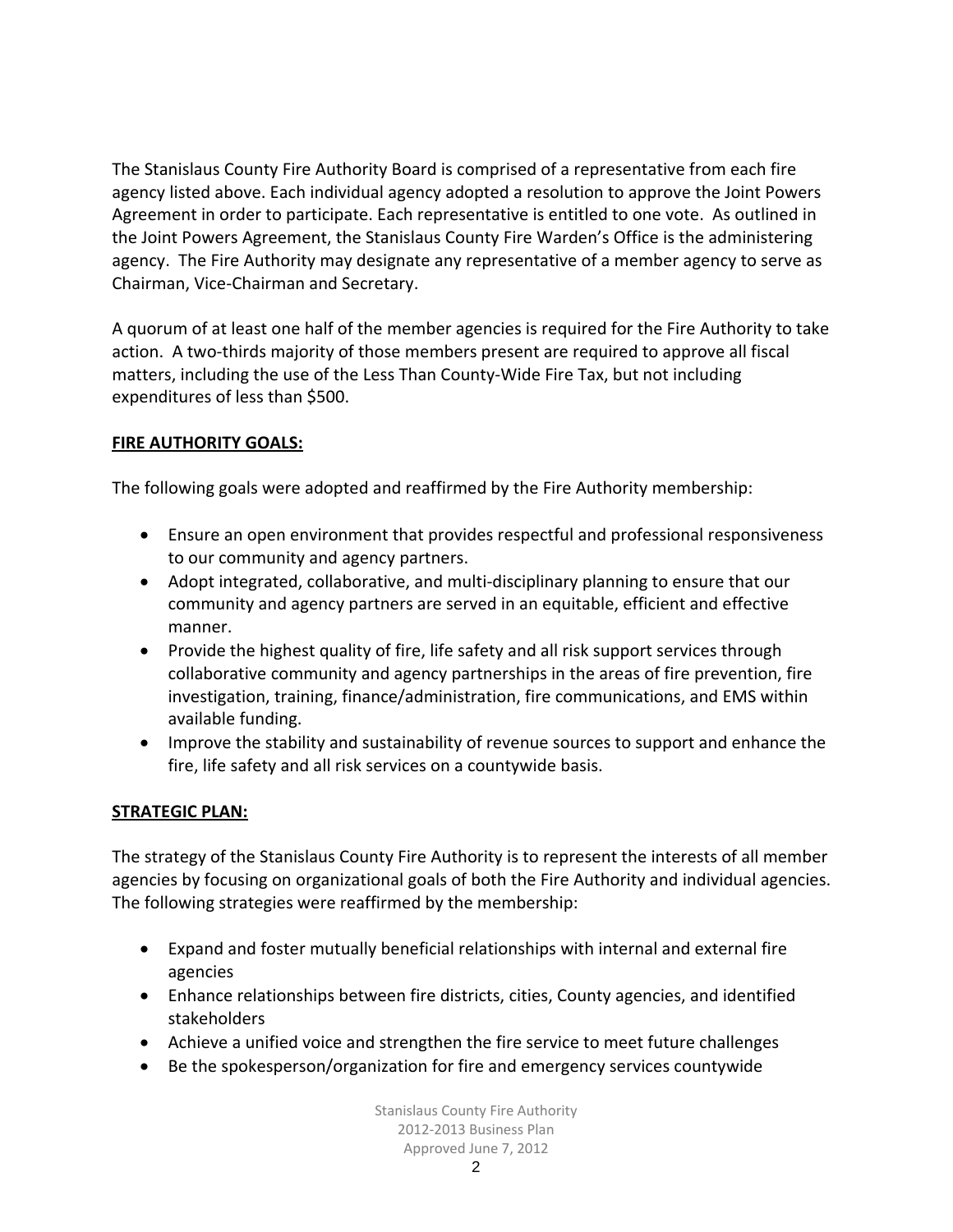- Provide strategic direction, leadership, and influence to coordinate professional standards
- Encourage member agencies to develop and adopt defined service levels based upon the standards of cover process
- Initiate and support efforts that assist in funding the fire service
- Improve financial stability of the existing programs and services
- Explore financial opportunities
- Develop / maintain analysis and reporting systems that allow effective monitoring of financial performance

### **ACTION PLAN:**

The action plans are defined in an effort to meet the adopted strategies stated above. The Fire Authority recommended contracts for priority services, which are available to all agencies.

The following pages outline the provider's plans, based on the service priorities and expected funding, for the 2012/2013 fiscal year.

Funding for the Fire Authority's programs for the fiscal year 2012‐2013 is dependent upon the projected Less Than County Wide Fire Tax, and projected fire prevention fees. With current economic conditions and the uncertainty of property tax revenues, it has been necessary for the Fire Authority to re‐evaluate service levels.

On an annual basis, the Fire Authority identifies service priorities, performance expectations and funding allocations for those services identified as critical to the fire agencies in Stanislaus County. Then, based on available funding, the group targets achievable service levels. During the process, there are services that have been identified as desirable, but funding constraints do not allow for those services.

It is the intent and purpose of the Fire Authority to achieve the most efficient and effective use of the Less Than County Wide Tax revenues, and to seek partnerships to advance our ability to provide fire and emergency services in Stanislaus County.

It has been the goal of the Fire Authority to provide services commensurate with funding levels. There has been a decrease in property tax revenues for each of the last three years, and this trend is expected to extend into at least one to two more fiscal years. Reductions are based on available funding and agreed to by the service providers to ensure a sustainable program.

The services outlined in this plan are provided by Modesto Regional Fire Authority, a Joint Powers Agreement for the provision of fire and emergency services. Through the agreement, the County has determined that the funding from the Less Than Countywide Fire Tax shall be directed to this newly formed agency to provide those services identified and prioritized as important by the fire service representatives.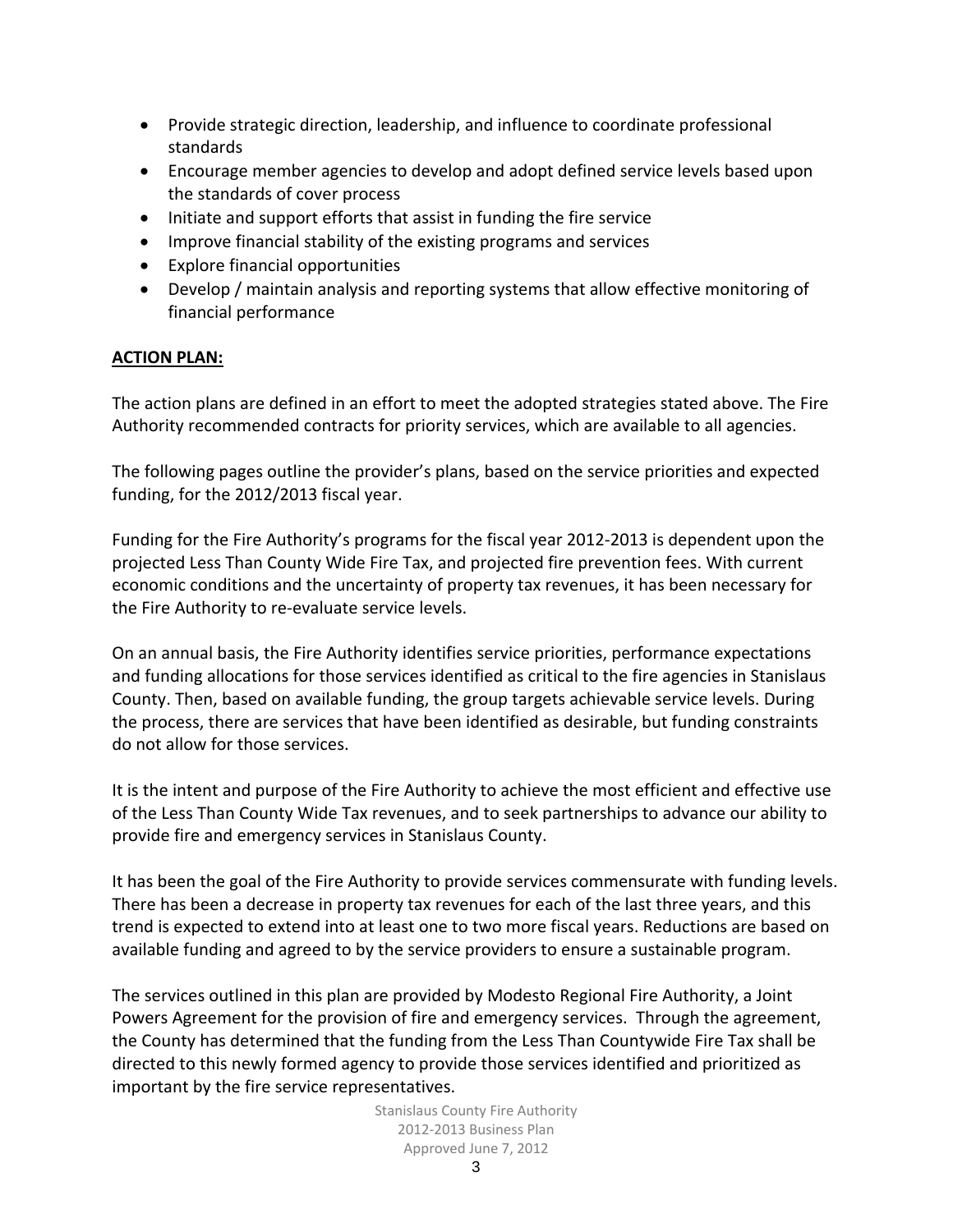During the 2012‐2013 fiscal year, the Stanislaus County Fire Authority will hold quarterly meetings for updates on services provided and financial information. Each individual service provider will hold regular sub‐committee meetings to address issues specific to their service with agency representatives impacted.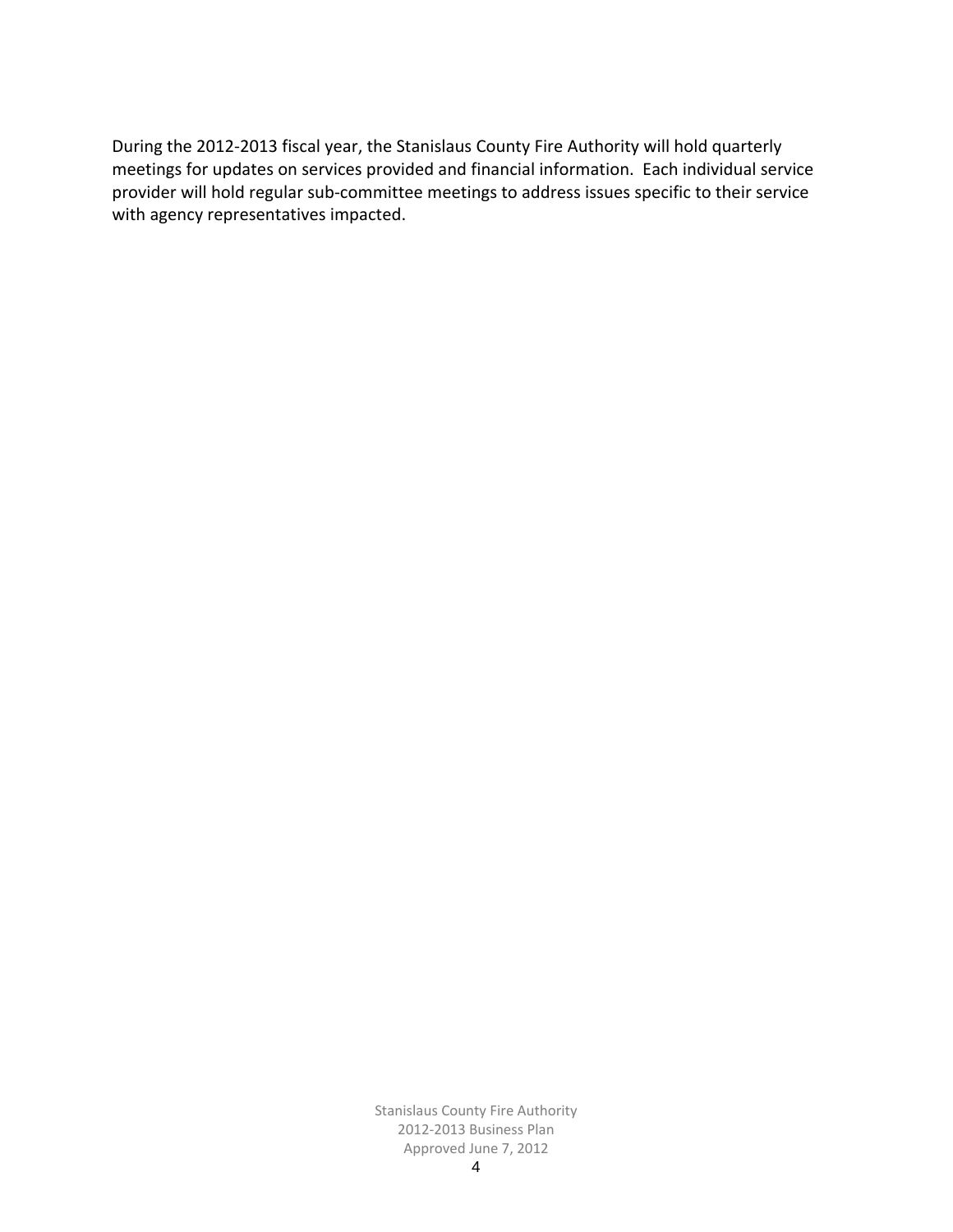# **FINANCE & ADMINISTRATIVE SUPPORT SERVICES**

### **Funding** \$178,171

In 2012‐2013, Finance & Administrative Support Services will continue to administer and manage the Less Than Countywide Fire Tax budget, which includes County costs as well as service provider reimbursement. This position coordinates the meetings, agendas, required filings; distributes reports provided by the service providers to all of the participating agencies; addresses issues affecting the fire districts; and seeks opportunities to provide for regional solutions to common challenges. Support for the Fire and Rescue Operational Area Coordinator is provided through this program, which allows assistance to individual agencies as well as the mutual aid system as a whole.

The programs priorities are to:

- Administer the budget within the County guidelines and processes and report to the Fire Authority
- Provide administrative support to the Fire Authority with agendas, board reports, minutes, conflict of interest statements, and information updates on Fire Warden web‐ site
- Administer MDC and Fire RMS programs including billing of participating agencies and processing of all related maintenance contracts and invoices
- Assist fire agencies with financial information, human resources, and administrative issues as requested
- Continue to seek opportunities to fund regional equipment
- Ensure that Fire Authority members are updated through annual report, business plan, and budget documents
- Communicate with county CEO staff and Board of Supervisors regarding the goals, priorities, needs and expectations of the Fire Authority
- Provide support to the Fire and Rescue Operational Area Coordinator
- Administer special projects to support the fire service in Stanislaus County
- Coordinate quarterly meetings to address mutual concerns and issues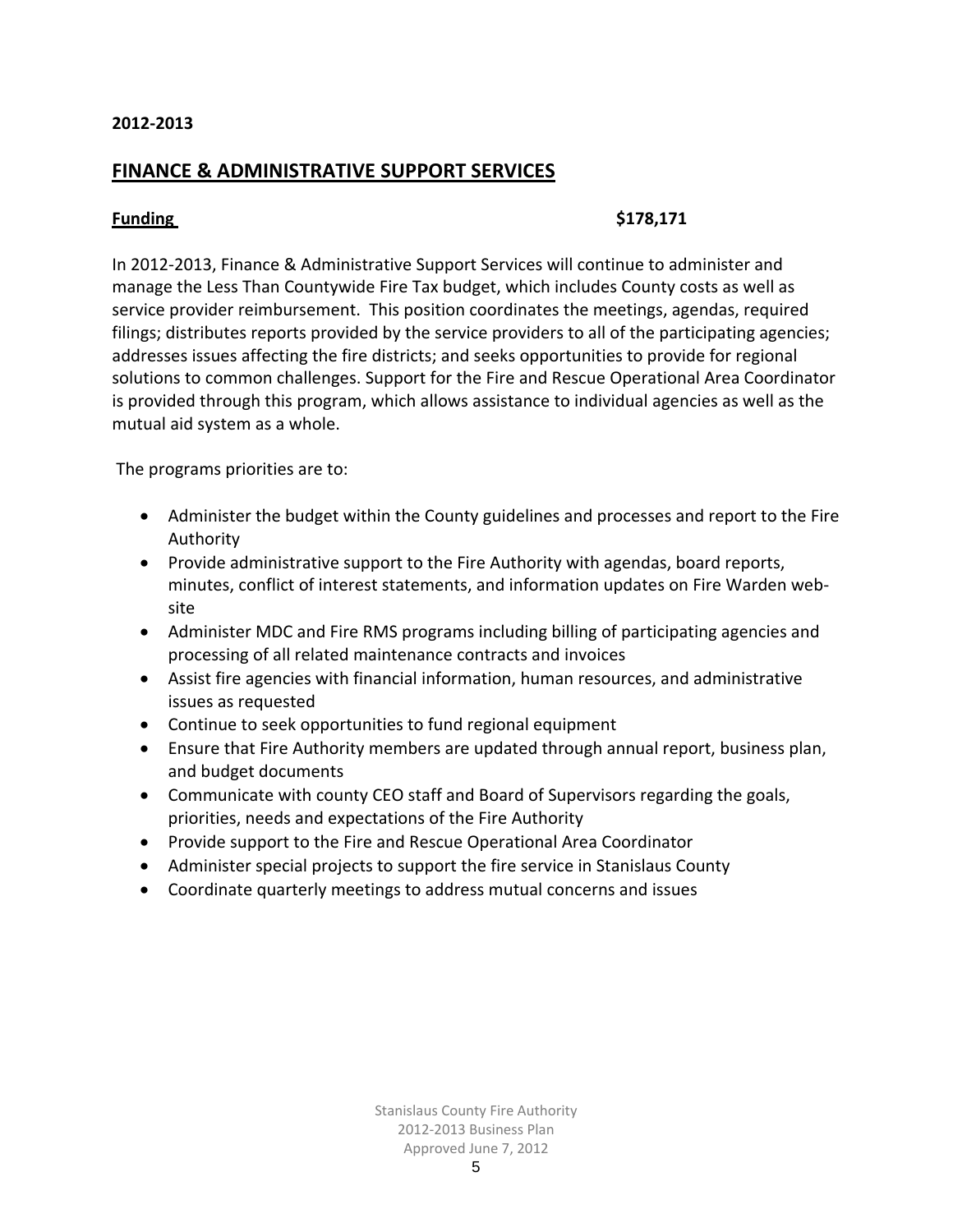# **FIRE TECHNOLOGY & COMMUNICATIONS SERVICES**

#### **Funding** \$146,124

The Fire Technology & Communications Services will continue to assist fire agencies throughout Stanislaus County in 2012‐2013 by supporting and enhancing the many systems that provide critical communications capabilities. The services will continue to focus on programs that were identified as priorities throughout the prior fiscal year. The original plan document identified additional staff to achieve the goals and objectives of this program. To date that hasn't been possible due to the need to fund other priority services with limited revenues. During the time this program has been functioning, it has become very apparent that there are demands well beyond what staff can provide. As a result of an increased demand to support infrastructure, radio, mobile data computer, CAD, and specific agency requests, the funding has been increased for the fiscal year. During the 2012‐2013 year, the following services will be provided:

- Represent county fire agencies on SR911 Operational Technical Advisory Committee (OTAC)
- Lead the Communications Advisory Committee
- SR911 fire service representative for CAD
- Represent the fire service in Geographic Information Systems (GIS) map development for Stanislaus County.
- Represent Stanislaus County fire agencies in statewide communications groups (CALSIEC, Bay Area Radio Users Group‐ BAYFROG, and Statewide COMT and Capital Bay Planning Area)
- Represent the fire service as the lead of the regional mobile data computer project
- Continue to work towards establishing radio interoperability within Stanislaus County
- Completed implementation of frequency narrow‐banding of all fire frequencies within Stanislaus County
- Assist fire agencies with grant writing for their communications needs
- Annually provide updated radio frequency loads for specific mobiles and portables
- Monitor technology trends and recommend system improvements
- Provide recommendations for standardized radio equipment
- Recommend IT systems countywide
- Provide administration and technical support for the regional records management system (RMS)
- Serve on project team to develop and implement county‐wide fire records management system
- Coordinate dispatch center to dispatch center training and communications
- Manage and support NetMotion and RMS servers for regional systems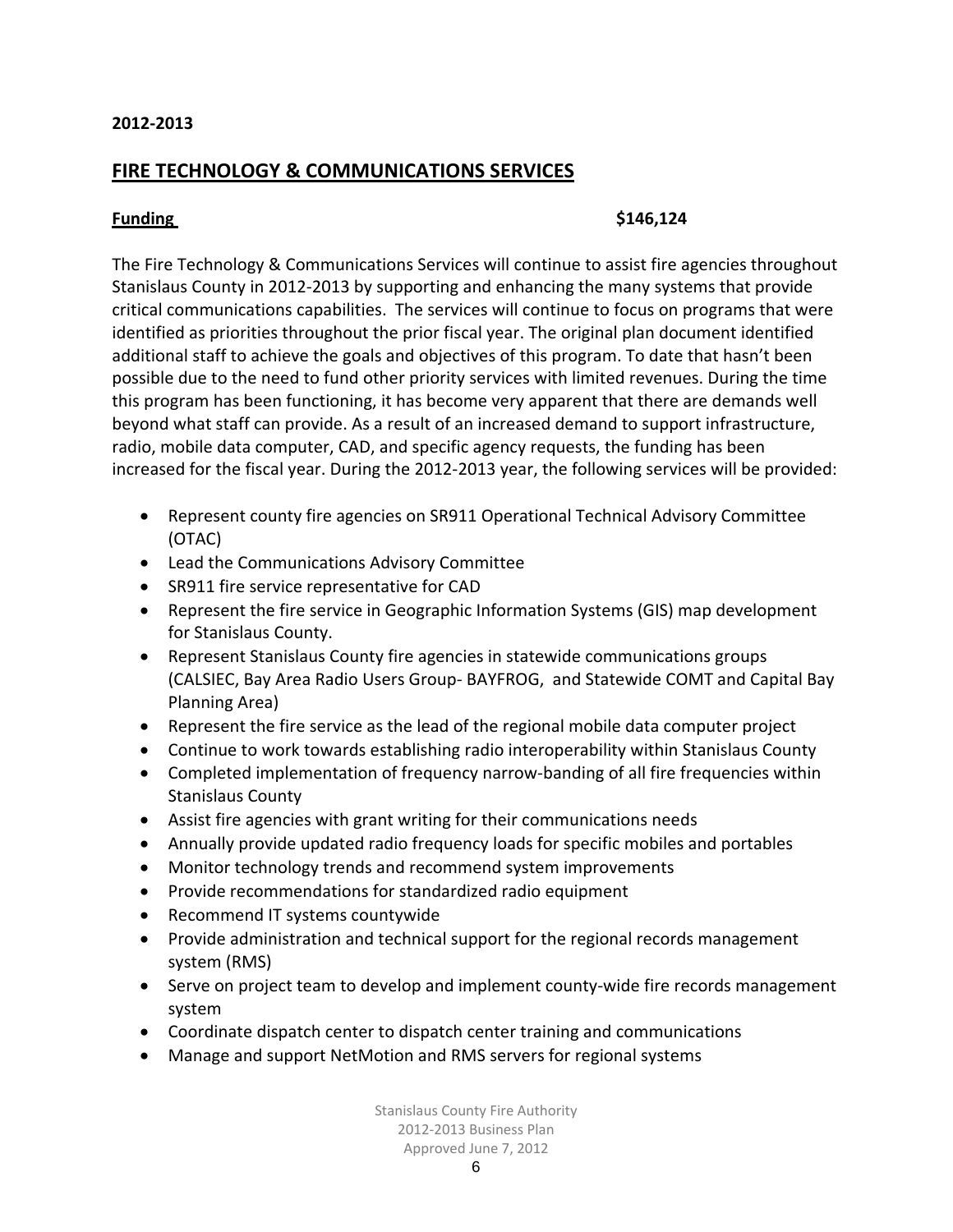# **FIRE INVESTIGATION SERVICES**

#### **Funding** \$317,390

The Fire Investigation Services program was significantly reduced last fiscal year. As a result, the necessity to restructure the Fire Investigation Unit took place. This restructuring provided for investigation services to continue throughout the County while meeting the constraints of the current fiscal environment. In 2012‐2013 the funding slightly increased towards the program, only to cover the costs and not to change the level of services.

- Determine origin and cause of fires in compliance with NFPA 921 guidelines.
- Provide documentation and assistance to law enforcement agencies for follow up of criminal fire investigations.
- Provide documentation and assistance to District Attorney's office regarding criminal fire investigations.
- Provide documentation and assistance to private fire investigators and insurance industry representatives regarding civil fire investigations.
- Establish an effective training program for chief and company officers throughout the County to conduct preliminary fire investigations and initial origin and cause determinations following NFPA 921 guidelines.
- Establish effective lines of communications with partner agencies to promote information sharing.
- Provide training for fire investigation staff to increase their skills and proficiency in the field of fire investigation.
- Provide a quarterly report to the Fire Authority that outlines the number of fires investigated, case status, dollar loss, and number of arrests by jurisdiction.
- Actively participate in the Stanislaus County Arson Task Force.
- Facilitate regular meetings for all county fire agencies to discuss issues and concerns related to fire investigations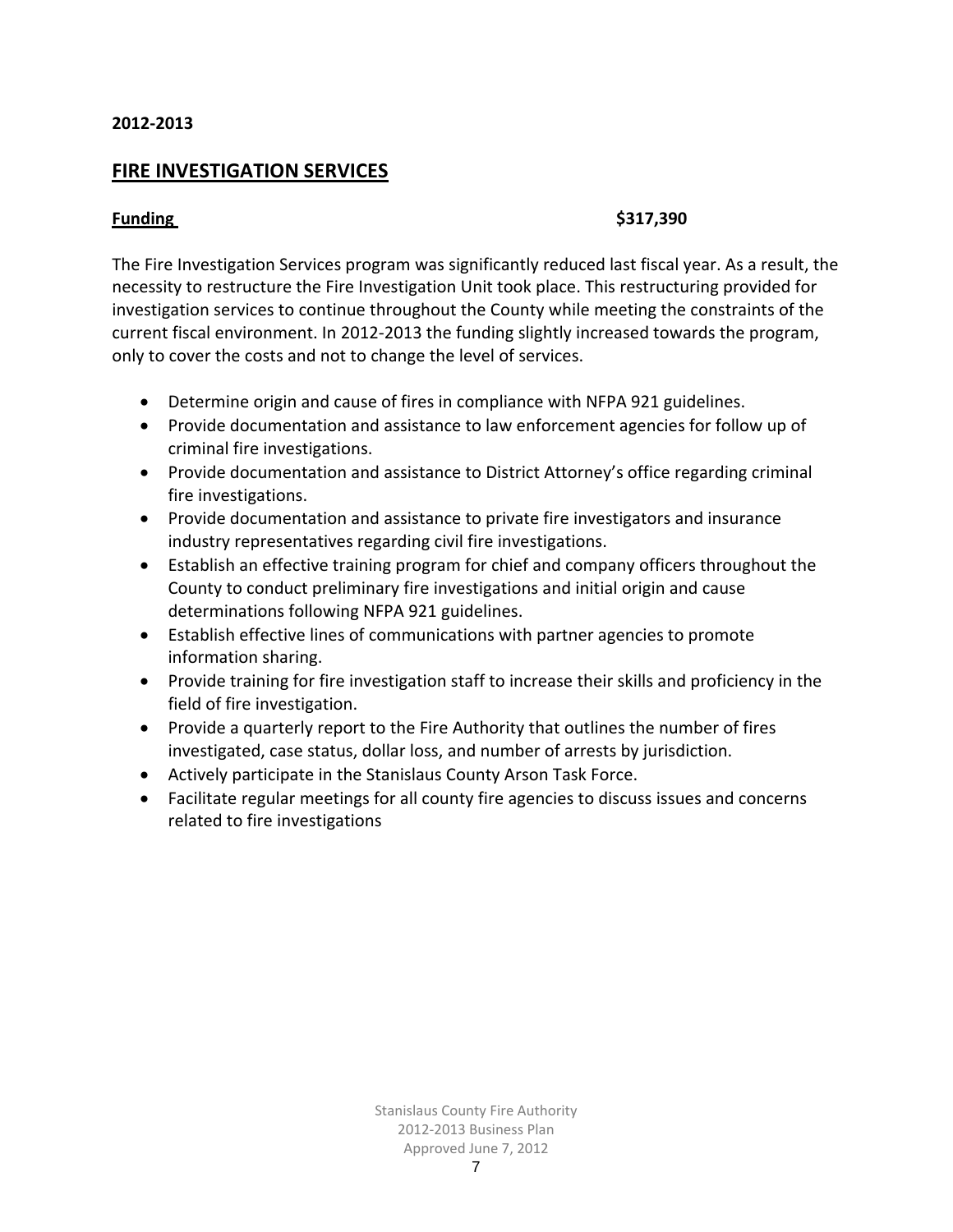# **FIRE PREVENTION SERVICES**

#### **Funding**  $\left\{5521,420\right\}$

The 2012‐2013 Fire Prevention Services action plan assumes that the funding level for the program will experience little to no increase from the previous years. This funding, will allow the following objectives to be addressed:

- Continue cooperation and communications between the Fire Marshal and Fire Districts regarding impacts of new development projects
- Continue development of a Service Level Agreement
- Assist districts with fire prevention needs assessment to determine appropriate service level option from Service Level Agreement.
- Maintain state mandated inspection program
- Increased target hazard and business inspection programs
- Continuously evaluate local fire and life safety codes and ordinances as they apply to current and proposed projects
- Active involvement in the code hearing process to ensure that Stanislaus County fire agencies may have input in the next code adoption cycle
- Continue with cooperative vegetation/ force clean program with the districts
- Continue implementation of a fire records management system for enhanced reporting processes and fee tracking
- Continue training program to increase knowledge and proficiency of Fire Prevention **Specialists**
- Continue to advocate a new business license process for the unincorporated area of the County that includes a fire prevention component
- Enhance partnerships with business community, groups and county departments
- Analyze fire prevention fees for cost recovery data
- Develop a countywide static rural water supply recommendation except for SRA
- Facilitate regular meetings for all county fire agencies to discuss issues and concerns related to fire prevention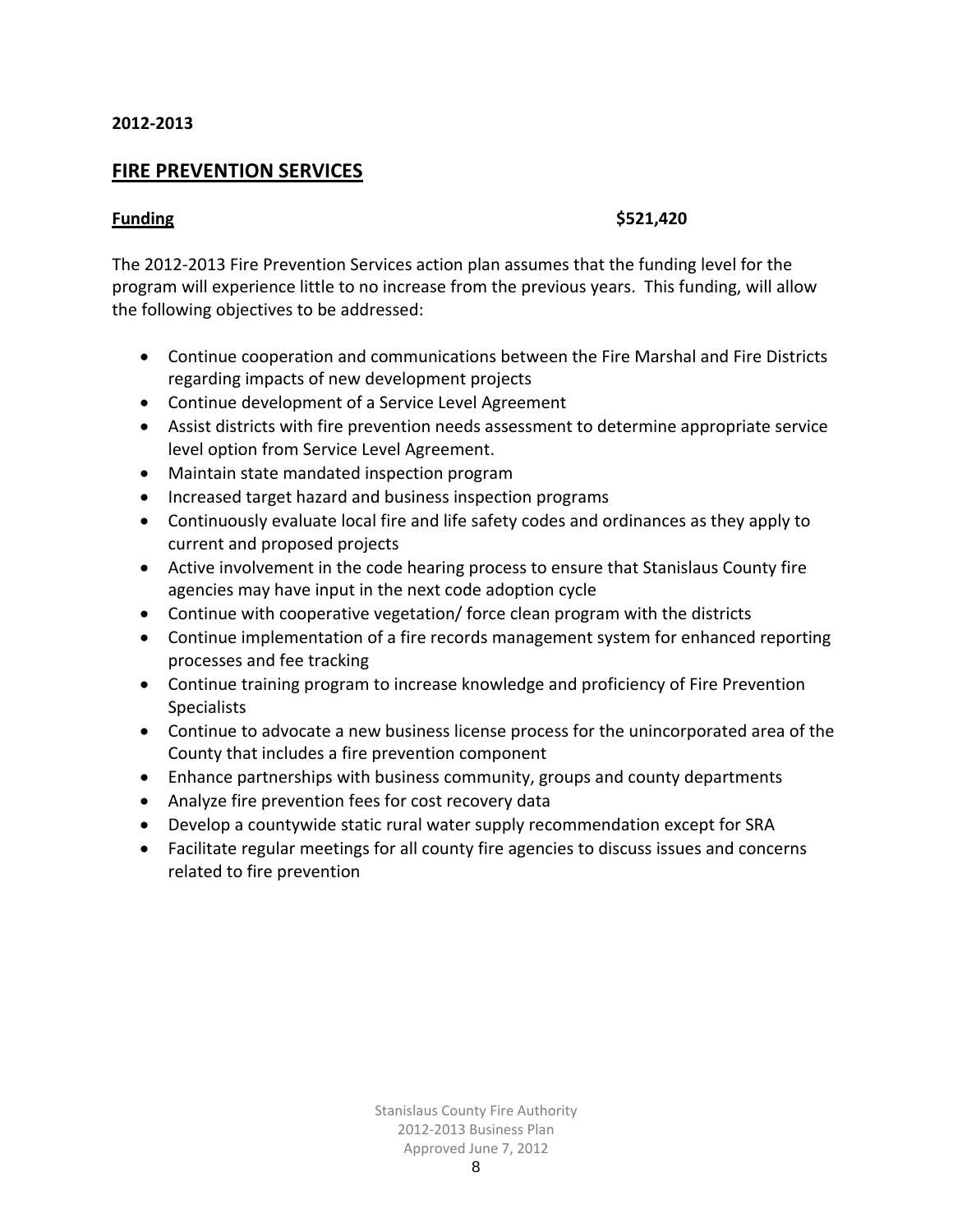# Stanislaus County Fire Authority Budget Narrative June 2012

The following budget projection worksheet projects revenues and expenses for 2012‐2013.

At the time the Fire Authority was formed, the County Fire Service Fund, through property taxes, had experienced significant growth on an annual basis for several years. The property tax revenue projections to fund the five year contracts for services were conservative; however, the unprecedented decline in property values and the downturn in the economy necessitated a revision in projections. The following assumption was used in developing the 2012‐2013 proposed budget:

- $\circ$  2011-2012 property tax collections were slightly lower than projected, therefore, 2012‐2013 have been adjusted to reflect that change
- o Fire Prevention fees showed a significant drop during the 2011‐2012 fiscal year. While we are hopefully optimistic that there will be a slight upswing in activity, the projections are in line with current activity.

The following measures have been put in place to achieve a balanced budget:

- o Increase Fire Technology & Communication funding by \$5,000
- o Eliminate the EMS Coordinator Service, resulting in a savings of \$40,000

The net affect of the changes listed above is a balanced budget. The Fire Authority members have stated repeatedly that the services provided must be commensurate with the revenues received. That was the objective in the development of the 2012‐2013 Business Plan.

Over the next year, the Fire Authority will evaluate the services currently being provided, and revisit the priorities identified by the membership.